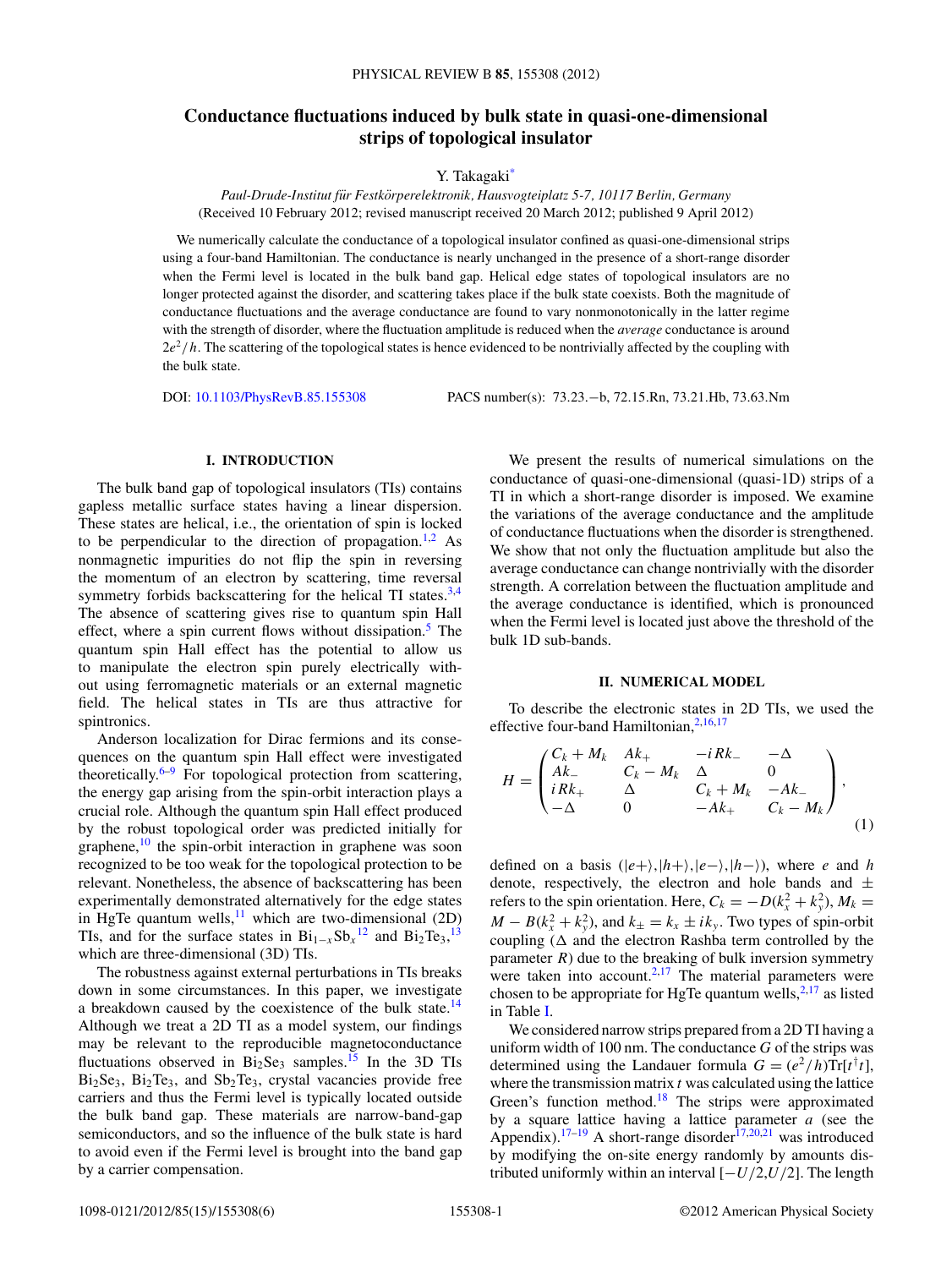<span id="page-1-0"></span>TABLE I. Parameters for the effective four-band Hamiltonian corresponding to HgTe quantum wells. $2,17$ 

| M                | $-0.01$ eV                |
|------------------|---------------------------|
| D                | $-0.5$ nm <sup>2</sup> eV |
| $\boldsymbol{B}$ | $-0.7$ nm <sup>2</sup> eV |
| $\boldsymbol{A}$ | $0.365$ nm eV             |
| $\overline{R}$   | $-0.016$ nm eV            |
|                  | $0.0016 \text{ eV}$       |

of the disorder region was set to be  $2 \mu m$ . Unless stated otherwise, i.e., except in Fig. [4,](#page-2-0) we assumed  $a = 2$  nm and the statistical properties of the conductance were evaluated using, at least, 500 disorder realizations. For the critical features in the conductance fluctuations that we describe below, the statistical reliability was checked by increasing the number of disorder ensembles up to 1000.

### **III. RESULTS AND DISCUSSION**

In Fig. 1, we show the dispersion of 1D sub-bands in the 100-nm-wide strip. The negative value of *M* implies that the energy edge of the electron band is lower than that of the hole band. The overlapped electron and hole bands generate a Dirac cone when a coupling between the bands is turned on through the terms in *H* associated with the parameter *A*. The Dirac point, which is indicated by the arrow in Fig. 1, opens a gap when the 2D system is confined laterally as a quasi-1D strip. For energies higher than 22.0 meV for the conduction band and lower than −15*.*2 meV for the valence band, bulk 1D sub-bands are also occupied at the Fermi level. As one finds, the spin degeneracy is lifted in our simulations due to the spin-orbit coupling.



FIG. 1. (Color online) Energy band structure in a quasi-onedimensional strip of a topological insulator. Parameters were chosen to correspond to a 100-nm-wide strip produced from a HgTe quantum well. The wave number *k* was calculated using a tight-binding model with a lattice constant  $a = 2$  nm. The arrow indicates the Dirac point when lateral confinement is absent. Conductance characteristics plotted in Figs. 2 and [3](#page-2-0) were calculated for the Fermi energies represented by the dotted lines.



FIG. 2. (Color online) Dependence of the amplitude of conductance fluctuations  $\Delta G$  (filled circles) and the average conductance  $\langle G \rangle$  (open circles) on the strength *U* of short-range disorder. The Fermi energy  $E_F$  was chosen to be 12, 22, 23, 25, 35, 36, and 37 meV, from top to bottom. The width of the topological insulator strip is 100 nm. The length of the disordered region is  $2 \mu$ m. The lattice constant *a* of the square lattice used for the simulations was set to be 2 nm. The statistical uncertainties are smaller than the symbols. Bars in (c) and (f) indicate the disorder strengths assumed in Fig. [5.](#page-3-0)

The evolution of the average conductance  $\langle G \rangle$  and the amplitude of conductance fluctuations  $\Delta G = \langle (G - \langle G \rangle)^2 \rangle^{1/2}$ when the disorder is strengthened is shown in Figs. 2 and [3](#page-2-0) for *n*- and *p*-type conductions, respectively. Here,  $\langle \cdots \rangle$  denotes averaging over disorder realizations. The Fermi energy  $E_F$  was set to the values indicated by the dotted lines in Fig.  $1.^{22}$  $1.^{22}$  $1.^{22}$  As shown in Figs. 2(a) and [3\(a\),](#page-2-0) the conductance is nearly unaffected by the disorder when the bulk state is unoccupied, <sup>[20,21](#page-4-0)</sup> i.e.,  $\langle G \rangle \approx 2e^2/h$  and  $\Delta G \approx 0$ . The topological protection for the helical edge states from backscattering breaks down in this circumstance only if the disorder is strong [see Fig.  $2(a)$ ].

When the Fermi level exceeds the threshold for the lowest bulk 1D sub-band in the conduction band [Figs.  $2(b)-2(g)$ ], the conductance fluctuations emerge as soon as the disorder is imposed. The amplitude of the universal conductance fluctuations (UCFs) in ordinary conductors is  $0.73e^2/h$  and  $0.365e^2/h$  in the absence and presence of spin-orbit interac-tion, respectively.<sup>[23](#page-4-0)[–25](#page-5-0)</sup> While  $\Delta G$  changes nonmonotonically with *U*, the peak values of  $\Delta G$  are comparable with these universal amplitudes. In particular, in Fig.  $3(c)$ , where the first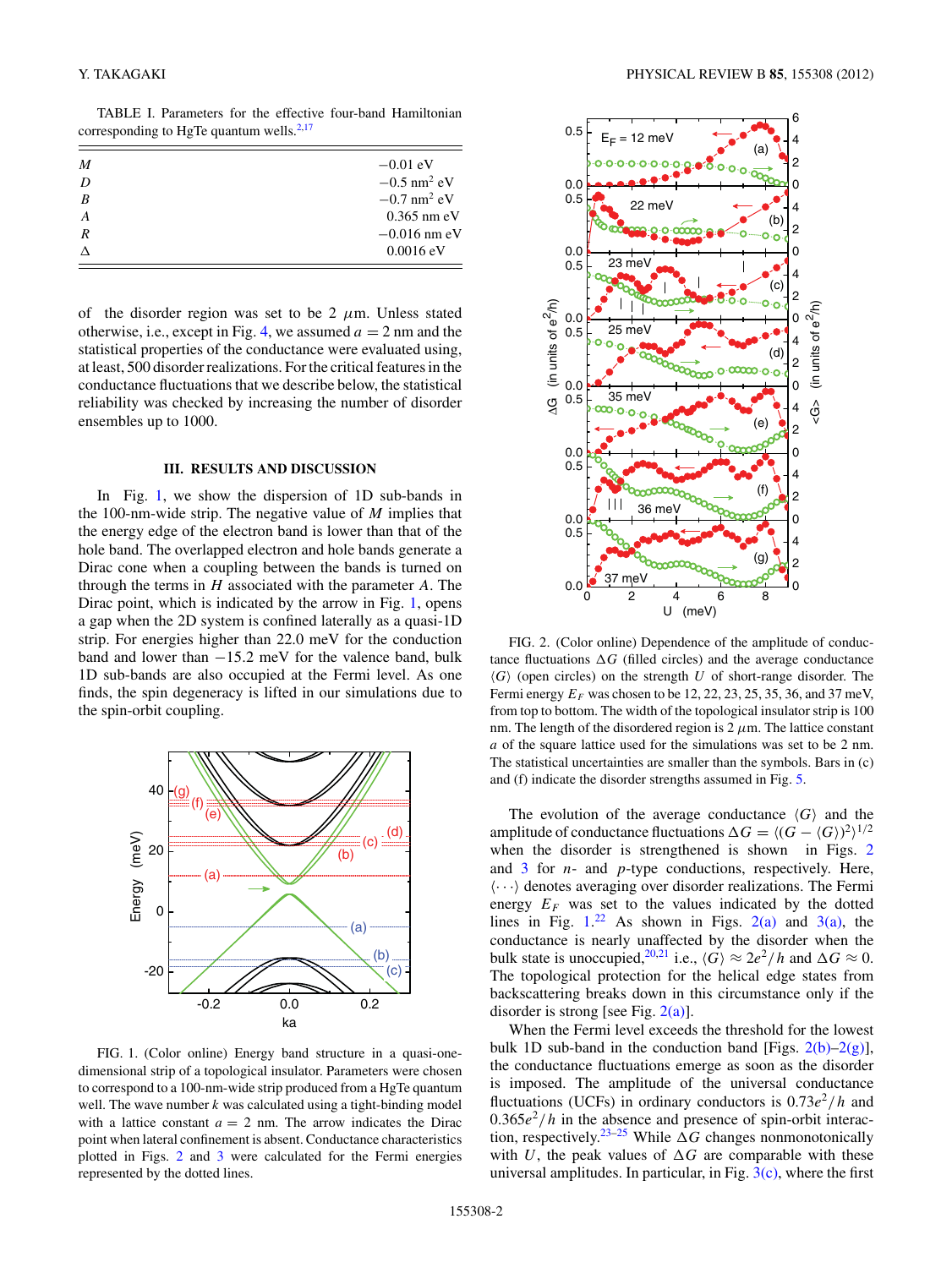<span id="page-2-0"></span>

FIG. 3. (Color online) Dependence of the amplitude of conductance fluctuations  $\Delta G$  (filled circles) and the average conductance  $\langle G \rangle$  (open circles) on the strength *U* of short-range disorder when the Fermi level is located in the valence band. The Fermi energy  $E_F$  is (a) −5 meV, (b) −16 meV, and (c) −18 meV. The lattice constant *a* of the square tight-binding lattice was set to be 2 nm. The statistical uncertainties are smaller than the symbols.

bulk 1D sub-band in the valence band is occupied,  $\Delta G$  is nearly identical to the value for the case of strong spin-orbit interaction.

The initial decay in  $\langle G \rangle$  as *U* is increased becomes slower in Figs. [2\(b\)](#page-1-0)−[2\(e\)](#page-1-0) for higher Fermi energies. The increase in the kinetic energy for the bulk 1D sub-band is plausibly responsible for this suppression of the scattering. When the Fermi level is just above the threshold of the bulk sub-band [Fig. [2\(b\)\]](#page-1-0),  $\langle G \rangle$  develops a plateau for moderate values of *U* (=2–6 meV). The plateau value  $2e^2/h$  suggests that the TI states are almost completely transmitted owing to the topological protection, whereas the bulk state is almost fully localized by the disorder because of its negligibly low kinetic energy. The conductance fluctuations peaked at  $U \approx 0.5$  meV are thus attributed to the bulk sub-band. The characteristics for  $U > 5$  meV are similar to those shown in Fig.  $2(a)$ , and so they are indicated to be associated with the TI states. The small  $\Delta G$  suggests that the localized bulk state in this situation provides almost no contribution to the conductance.

As  $E_F$  is increased to be away from the sub-band threshold, *-G* increases to be as large as expected for UCF over nearly the entire range of *U*. We emphasize that the high fluctuation amplitude implies that the conductance in this circumstance can be considerably lower than  $2e^2/h$ . That is, the TI states are no longer protected from scattering. Nevertheless, *G* remains at <sup>∼</sup>2*e*<sup>2</sup>*/h* in Fig. [2\(c\)](#page-1-0) over a wide range of *<sup>U</sup>*, giving rise to a plateau-like structure. The topological protection is thus suggested to be partly maintained when the Fermi level is not far from the sub-band threshold. Reflecting, presumably, this influence of the topological protection, we find a remarkable reduction in  $\Delta G$  when the *average* conductance is approximately  $2e^2/h$  at  $U = 2.5$  and  $5-5.5$  meV.

With increasing  $E_F$ , the plateau-like structure shifts to higher values of *U* and weakens. In the regime of the plateau-like structure,  $\langle G \rangle$  does not decrease monotonically with increasing *U*. To illustrate these behaviors clearly,



FIG. 4. (Color online) Gray-scale (and contour) plots of (a) fluctuation amplitude  $\Delta G$  and (b) average conductance  $\langle G \rangle$  when the Fermi energy and the strength *U* of disorder are varied. The maximum values and 0 are set to be, respectively, white and black for the gray scales. Statistical properties were calculated assuming the lattice parameter to be  $a = 10/3$  nm and using 200 disorder realizations. The disorder strength *U* when  $a = 10/3$  nm is equivalent to  $U^* = \frac{5}{3}U$  when  $a = 2$  nm. The dotted line in (a) indicates the dip when  $\langle G \rangle$  crosses  $2e^2/h$ . The value of  $\langle G \rangle$  for the thick line in (b) is  $2e^{2}/h$ .

we plot  $\langle G \rangle$  and  $\Delta G$  in Fig. 4 using gray scales. Here, we assumed  $a = 10/3$  nm and used 200 disorder ensembles for evaluating the conductance statistics in order to lighten the computational load. The mean free path associated with the short-range disorder is proportional to  $(Ua)^{-2}$ , and so the disorder strength for  $a = 10/3$  nm is equivalent to  $U^* = \frac{5}{3}U$  when  $a = 2$  nm.

As shown in Fig.  $4(a)$ , a valley develops between the quantized conductance at  $U = 0$  and the plateau-like structure for large *U*. Both the valley and the plateau-like regions shift to larger *U* with increasing  $E_F$ . One finds in Fig. 4(b) that  $\Delta G$  is enhanced in the domain of the valley in  $\langle G \rangle$ . The suppression in  $\Delta G$  when  $\langle G \rangle$  crosses  $2e^2/h$ , which is indicated by the thick solid line in Fig. 4(b), in the course of transition between the quantized conductance at  $U = 0$  and the conductance valley is unambiguously visible. As highlighted by the dotted curve in Fig.  $4(a)$ , the dip appears to emerge at  $U = 0$  when the Fermi level crosses the sub-band threshold. The behaviors of  $\langle G \rangle$  and  $\Delta G$  are even more puzzling when  $U > 6$  meV.

In order to gain insight into the peculiar characteristics of  $\Delta G$  and  $\langle G \rangle$ , we compare in Fig. [5\(a\)](#page-3-0) the distributions of the conductance when  $E_F = 23$  meV for various values of *U*. There we plot the probability  $P(g)$  for the conductance to be lower than *g*. In the metallic limit, a Gaussian distribution of conductance is expected for UCF.<sup>[26](#page-5-0)</sup> For  $U = 1.5$  meV, the spread of the Gaussian conductance distribution is above  $2e^2/h$ . We anticipate that the conductance fluctuations in this case arise solely from the bulk state, while the TI states are unaffected by the disorder. This explains the near-UCF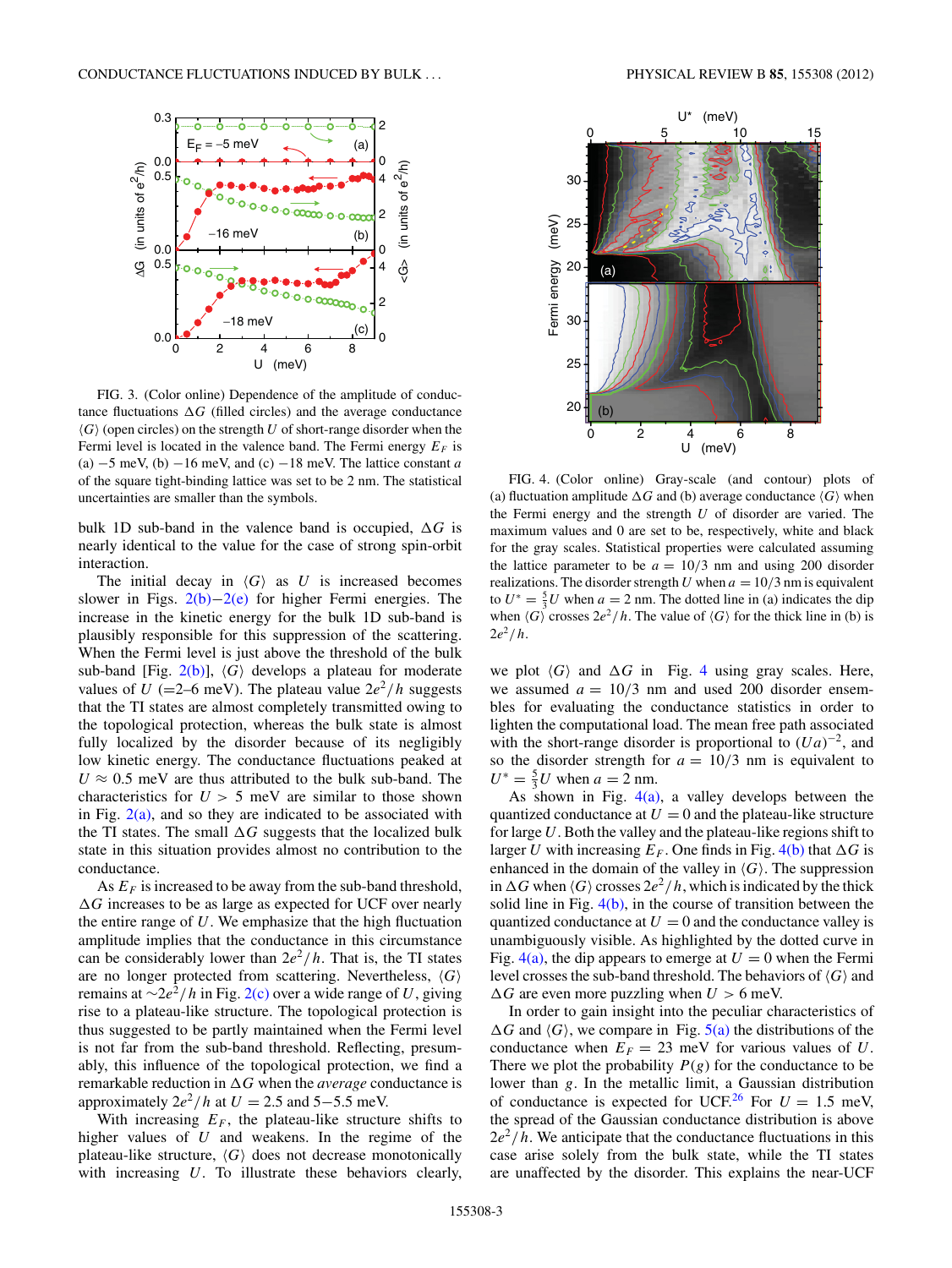<span id="page-3-0"></span>

FIG. 5. (Color online) Probability  $P(g)$  for the conductance to be lower than *g* when the Fermi energy  $E_F$  is (a) 23 meV and (b) 36 meV. The magnitude *U* of the disorder is 1.5, 2.0, 2.5, 3.5, 5.0, and 7.0 meV, respectively, for the thin solid, thin dotted, dashed, dash-dotted, thick solid, and thick dotted curves in (a) and 1.0, 1.25, and 1.5 meV, respectively, for the dotted, solid, and dashed curves in (b).

value for  $\Delta G$ . The bulk state is roughly localized when *U* is 2.0−2.5 meV. The conductance is, as a consequence, distributed in a narrow range around the value of  $2e^2/h$ provided by the TI states. As the bulk and TI states remain to be nearly decoupled, $27$  the localized bulk state plays only a negligible role, and so  $\Delta G$  decreases.

For  $U > 2.5$  meV, the conductance values for most of disorder realizations become smaller than  $2e^2/h$ . The increase in  $\Delta G$  to the level of the UCF value when  $U = 3.5$  meV thus arises from the fact that the TI states are scattered here by the strong disorder. We point out that the distributions for  $U =$ 2.0 and 3.5 meV contain tails on the large- and small-*G* sides, respectively, in contrast to the nearly symmetric distribution for  $U = 2.5$  meV. That is, the conductance distribution changes dramatically when  $\Delta G$  develops a dip. The asymmetric shape of the distribution is hence considered to be a manifestation of the influence of the partly protected TI states.

Surprisingly, the topological protection for the TI states reappears when *U* is further increased to 5.0 meV. A forwardpropagating electron in the helical edge state is likely scattered into the backward-propagating bulk sub-band when  $U =$ 3.5 meV. The bulk state will cease to act as the outgoing state when it is strongly localized by the disorder. In Fig.  $5(a)$ , the conductance when  $U \geqslant 3.5 \text{ meV}$  is almost limited to be below  $2e^{2}/h$ , suggesting the almost-complete localization of the bulk state. The conductance fluctuations will then be suppressed, as the probability for a direct scattering between the helical edge states is still low. When  $U = 7.0$  meV, the direct scattering probability is expected to increase significantly, similarly to the large-*U* case in Fig. [2\(a\),](#page-1-0) giving rise to an increase in  $\Delta G$ and a decrease in  $\langle G \rangle$ .

The plateau-like structure in Fig. [2\(e\)](#page-1-0) takes place at large *U* as the Fermi level is far above the sub-band threshold. The suppression in  $\Delta G$  when  $\langle G \rangle \approx 2e^2/h$  persists, although it is fairly weak. These features reappear in the small-*U*

region when the Fermi level crosses the second bulk 1D sub-band [Figs.  $2(f)$  and  $2(g)$ ]. The fluctuations are reduced when the average conductance exhibits a maximum at the end of the plateau-like structure, at  $U \sim 4$  meV in Fig. [2\(f\)](#page-1-0) and  $U \sim 4.5$  meV in Fig. [2\(g\).](#page-1-0) The anomalous features again shift to larger *U* and become smaller in magnitude with increasing  $E_F$ .

In comparison to the case associated with the threshold of the lowest bulk 1D sub-band, the plateau value is higher; i.e., the plateau is considerably above  $2e^2/h$  in Fig. [2\(f\).](#page-1-0) Both the second-lowest and the lowest bulk 1D sub-bands are thus suggested to be involved in the transport when the plateau-like structure emerges. With respect to the reduction in  $\Delta G$  that occurred in the course of transition from the quantized conductance at  $U = 0$  to the conductance valley, the reduction is observed in Figs. [2\(f\)](#page-1-0) and [2\(g\)](#page-1-0) when  $\langle G \rangle \approx 4e^2/h$ . The distribution of conductance changes the shape markedly when *U* is varied around the value for the dip in  $\Delta G$ . As shown in Fig.  $5(b)$ , the distribution for  $U = 1.0$  and 1.5 meV again exhibits large- and small-*G* tails, respectively. We speculate that the localization of the second bulk sub-band is responsible for the reduction in  $\Delta G$ , while the lowest bulk sub-band is almost fully transmitted, as the disorder is insignificant for the latter. In other words, the near-complete transmission for the TI and lowest bulk 1D states leads to  $\langle G \rangle \approx 4e^2/h$ .

In Figs. [2\(e\)](#page-1-0)–[2\(g\),](#page-1-0)  $\Delta G$  is also reduced when *U* ∼ 7 meV. This reduction is, however, ascribed to the fact that the localization is strong, i.e.,  $\langle G \rangle < \Delta G$ . In the strongly localized regime, ln *G* exhibits the Gaussian distribution rather than *G*. [28,29](#page-5-0) It may be noteworthy that the statistical reliability of  $\Delta G$  and  $\langle G \rangle$  that we obtained by averaging *G* consequently deteriorates as they are dominated by the disorder realizations for which the conductance becomes high. This is plausibly responsible for the small irregular features in  $\Delta G$ .

When the Fermi level is in the valence band, the topological protection is extremely robust against disorder, as shown in Fig. [3\(a\).](#page-2-0) The nonmonotonic features of  $\Delta G$  and  $\langle G \rangle$ are practically absent even when the Fermi level is just above the threshold of the bulk 1D sub-band [Fig.  $3(b)$ ]. The disorder-induced coupling with the bulk state is, therefore, indicated to cause merely the simple backscattering of the TI states for  $U > 7$  meV. The increase in  $\Delta G$ when  $\langle G \rangle$  becomes smaller than  $2e^2/h$  in Fig. [3\(b\)](#page-2-0) may be regarded as evidence that the bulk 1D hole sub-band generates conductance fluctuations corresponding to the case of strong spin-orbit interaction, whereas the spin-orbit interaction is effectively absent for the fluctuations produced by the TI states.

Throughout our simulations presented above,  $\Delta G$  was smaller than  $0.6e^2/h$ . Although gigantic conductance fluctuations in a 3D TI were observed experimentally by Checkelsky *et al.*, [15](#page-4-0) we find no enhancement of the fluctuation amplitude affected by the TI states in comparison to the value expected for ordinary conductors. We note, however, that the topological protection does not forbid scattering between the surface states in 3D TIs, as electrons do not have to be scattered in the backward direction, in contrast to 2D TIs. The conductance fluctuations in 2D and 3D TI systems may, therefore, exhibit different characteristics.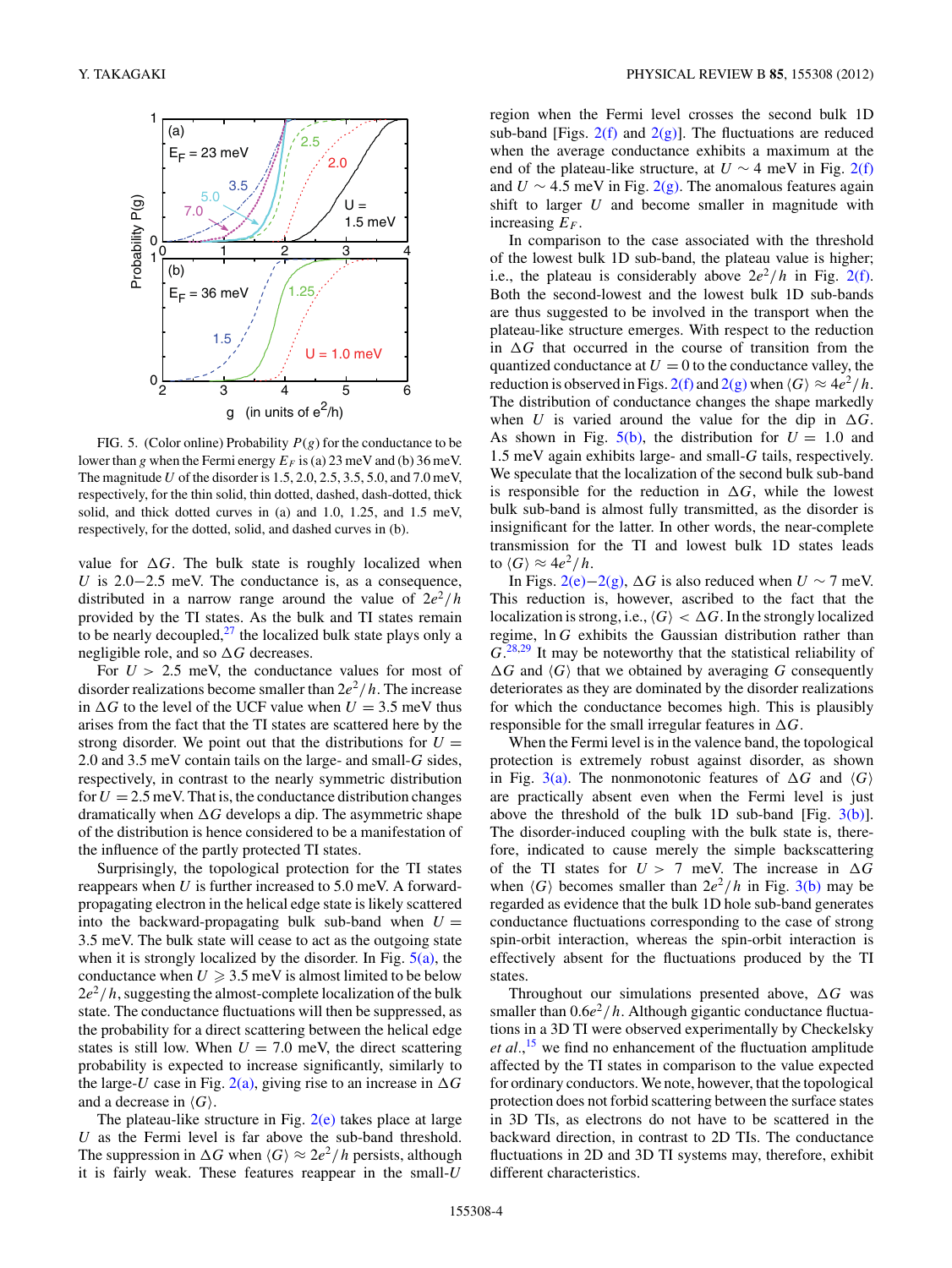<span id="page-4-0"></span>CONDUCTANCE FLUCTUATIONS INDUCED BY BULK *...* PHYSICAL REVIEW B **85**, 155308 (2012)

### **IV. CONCLUSIONS**

In conclusion, we have numerically examined the quantum transport in 100-nm-wide quasi-1D strips constructed from a HgTe quantum well in the presence of a short-range disorder. The backscattering for the helical edge states in the TI is no longer absent when the bulk 1D sub-bands are occupied at the Fermi level, as scattering from the edge state to the bulk state is allowed. We have demonstrated that the amplitude of conductance fluctuations and the average conductance can change nonmonotonically when the disorder is strengthened. The unusual dependence on the disorder strength originates from the fact that the disorder-induced scattering between the TI and bulk states and the transition from the metallic transport regime to the localized transport regime for the bulk state take place at different scales of the disorder strength. The anomalous features are pronounced when the Fermi level is just above the sub-band threshold, as the barely occupied sub-band is strongly localized by disorder.

### **APPENDIX: TIGHT-BINDING MODEL**

The effective four-band Hamiltonian, Eq. [\(1\),](#page-0-0) is mapped onto a 2D square tight-binding lattice as

$$
H_{\text{TB}} = \sum_{i,j} V_{ij} c_{ij}^{\dagger} c_{ij} + \sum_{i,j} (T_x c_{i+1,j}^{\dagger} c_{ij} + T_y c_{i,j+1}^{\dagger} c_{ij} + \text{H.c.}),
$$
\n(A1)

where  $c_{ij}^{\dagger}$  and  $c_{ij}$  are the creation and annihilation operators at the lattice site  $(i, j)$ , respectively. The on-site elements  $V_{ij}$  are given by

$$
V_{ij} = \begin{pmatrix} M_{+} - E_{F} & 0 & 0 & -\Delta \\ 0 & M_{-} - E_{F} & \Delta & 0 \\ 0 & \Delta & M_{+} - E_{F} & 0 \\ -\Delta & 0 & 0 & M_{-} - E_{F} \end{pmatrix},
$$
(A2)

where  $M_{\pm} = \pm M - 4(D \pm B)$  and  $E_F$  is the Fermi energy. The nearest-neighbor hopping elements  $V_x$  and  $V_y$  are given for the longitudinal direction as

$$
V_x = \begin{pmatrix} D+B & iA/2 & R/2 & 0 \\ iA/2 & D-B & 0 & 0 \\ -R/2 & 0 & D+B & -iA/2 \\ 0 & 0 & -iA/2 & D-B \end{pmatrix}
$$
 (A3)

and for the transverse direction as

$$
V_{y} = \begin{pmatrix} D+B & -A/2 & -iR/2 & 0 \\ A/2 & D-B & 0 & 0 \\ -iR/2 & 0 & D+B & -A/2 \\ 0 & 0 & A/2 & D-B \end{pmatrix}.
$$
 (A4)

The wave function is set to vanish outside the lattice, and so the width *W* of a strip consisting of *N* transverse lattice sites, for instance, is given as  $W = (N + 1)a$ .

\* takagaki@pdi-berlin.de

- 1B. A. Bernevig, T. L. Hughes, and S.-C. Zhang, [Science](http://dx.doi.org/10.1126/science.1133734) **314**, 1757 [\(2006\).](http://dx.doi.org/10.1126/science.1133734)
- $2M$ . König, H. Buhmann, L. W. Molenkamp, T. L. Hughes, C.-X. Liu, X.-L. Qi, and S.-C. Zhang, [J. Phys. Soc. Jpn.](http://dx.doi.org/10.1143/JPSJ.77.031007) **77**, 031007 (2008).
- 3C. Wu, B. A. Bernevig, and S.-C. Zhang, [Phys. Rev. Lett.](http://dx.doi.org/10.1103/PhysRevLett.96.106401) **96**, 106401 [\(2006\).](http://dx.doi.org/10.1103/PhysRevLett.96.106401)
- 4C. Xu and J. E. Moore, Phys. Rev. B **73**[, 045322 \(2006\).](http://dx.doi.org/10.1103/PhysRevB.73.045322)
- 5C. L. Kane and E. J. Mele, Phys. Rev. Lett. **95**[, 146802 \(2005\).](http://dx.doi.org/10.1103/PhysRevLett.95.146802)
- 6P. M. Ostrovsky, I. V. Gornyi, and A. D. Mirlin, [Phys. Rev. Lett.](http://dx.doi.org/10.1103/PhysRevLett.98.256801) **98**[, 256801 \(2007\).](http://dx.doi.org/10.1103/PhysRevLett.98.256801)
- 7S. Ryu, C. Mudry, H. Obuse, and A. Furusaki, [Phys. Rev. Lett.](http://dx.doi.org/10.1103/PhysRevLett.99.116601) **99**, [116601 \(2007\).](http://dx.doi.org/10.1103/PhysRevLett.99.116601)
- 8J. H. Bardarson, J. Tworzydło, P. W. Brouwer, and C. W. J. Beenakker, Phys. Rev. Lett. **99**[, 106801 \(2007\).](http://dx.doi.org/10.1103/PhysRevLett.99.106801)
- 9K. Nomura, M. Koshino, and S. Ryu, [Phys. Rev. Lett.](http://dx.doi.org/10.1103/PhysRevLett.99.146806) **99**, 146806 [\(2007\).](http://dx.doi.org/10.1103/PhysRevLett.99.146806)
- 10C. L. Kane and E. J. Mele, Phys. Rev. Lett. **95**[, 226801 \(2005\).](http://dx.doi.org/10.1103/PhysRevLett.95.226801)
- $11$ M. König, S. Wiedmann, C. Brüne, A. Roth, H. Buhmann, L. Molenkamp, X.-L. Qi, and S.-C. Zhang, Science **318**[, 766 \(2007\).](http://dx.doi.org/10.1126/science.1148047)
- 12P. Roushan, J. Seo, C. V. Parker, Y. S. Hor, D. Hsieh, D. Qian, A. Richardella, M. Z. Hasan, R. J. Cava, and A. Yazdani, [Nature](http://dx.doi.org/10.1038/nature08308) (London) **460**[, 1106 \(2009\).](http://dx.doi.org/10.1038/nature08308)
- 13T. Zhang, P. Cheng, X. Chen, J.-F. Jia, X. Ma, K. He, L. Wang, H. Zhang, X. Dai, Z. Fang, X. Xie, and Q.-K. Xue, [Phys. Rev. Lett.](http://dx.doi.org/10.1103/PhysRevLett.103.266803) **103**[, 266803 \(2009\).](http://dx.doi.org/10.1103/PhysRevLett.103.266803)
- 14S. Kim, M. Ye, K. Kuroda, Y. Yamada, E. E. Krasovskii, E. V. Chulkov, K. Miyamoto, M. Nakatake, T. Okuda, Y. Ueda, K. Shimada, H. Namatame, M. Taniguchi, and A. Kimura, [Phys.](http://dx.doi.org/10.1103/PhysRevLett.107.056803) Rev. Lett. **107**[, 056803 \(2011\).](http://dx.doi.org/10.1103/PhysRevLett.107.056803)
- 15J. G. Checkelsky, Y. S. Hor, M.-H. Liu, D.-X. Qu, R. J. Cava, and N. P. Ong, Phys. Rev. Lett. **103**[, 246601 \(2009\).](http://dx.doi.org/10.1103/PhysRevLett.103.246601)
- <sup>16</sup>A. Roth, C. Brüne, H. Buhmann, L. W. Molenkamp, J. Maciejko, X.-L. Qi, and S.-C. Zhang, Science **325**[, 294 \(2009\).](http://dx.doi.org/10.1126/science.1174736)
- 17D. G. Rothe, R. W. Reinthaler, C.-X. Liu, L. W. Molenkamp, S.-C. Zhang, and E. M. Hankiewicz, New J. Phys. **12**[, 065012 \(2010\).](http://dx.doi.org/10.1088/1367-2630/12/6/065012)
- 18T. Ando, Phys. Rev. B **44**[, 8017 \(1991\).](http://dx.doi.org/10.1103/PhysRevB.44.8017)
- 19Y. Takagaki and Y. Tokura, Phys. Rev. B **54**[, 6587 \(1996\).](http://dx.doi.org/10.1103/PhysRevB.54.6587)
- 20L. Sheng, D. N. Sheng, C. S. Ting, and F. D. M. Haldane, [Phys.](http://dx.doi.org/10.1103/PhysRevLett.95.136602) Rev. Lett. **95**[, 136602 \(2005\).](http://dx.doi.org/10.1103/PhysRevLett.95.136602)
- 21M. Onoda, Y. Avishai, and N. Nagaosa, [Phys. Rev. Lett.](http://dx.doi.org/10.1103/PhysRevLett.98.076802) **98**, 076802 [\(2007\).](http://dx.doi.org/10.1103/PhysRevLett.98.076802)
- 22As the ratio between the strip sizes and the Fermi wavelength provides generally the scaling behavior of the numerical results, changing the Fermi energy is, in principle, equivalent to changing the width and length of the strips.
- 23P. A. Lee, A. D. Stone, and H. Fukuyama, [Phys. Rev. B](http://dx.doi.org/10.1103/PhysRevB.35.1039) **35**, 1039 [\(1987\).](http://dx.doi.org/10.1103/PhysRevB.35.1039)
- <sup>24</sup>These values are for a quasi-1D system. For 2D and quantum dot systems, the fluctuation amplitude in the absence of spin-orbit interaction is  $0.86e^2/h$  and  $0.70e^2/h$ , respectively. The amplitude is, in any case, reduced by half by the spin-orbit interaction.